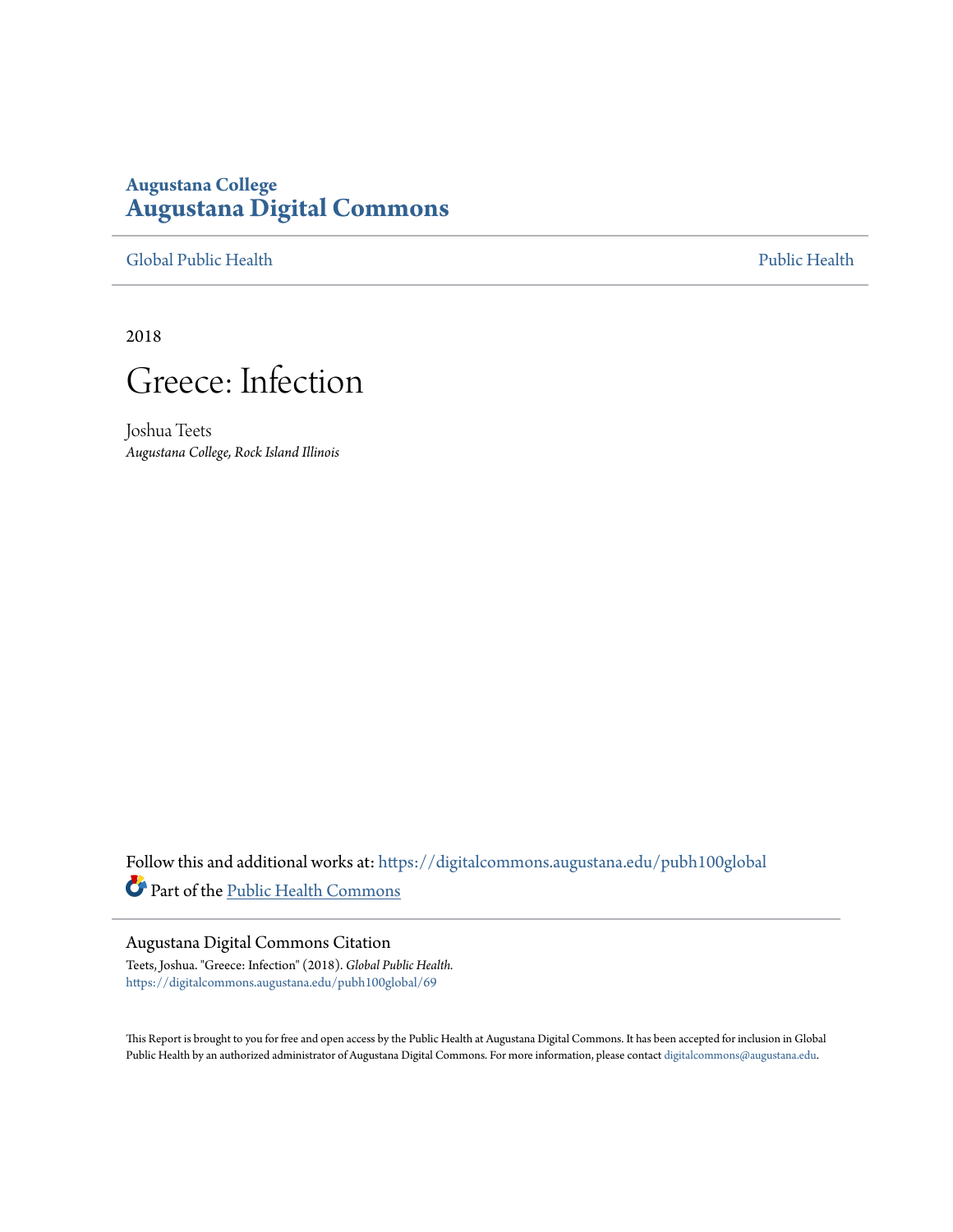# Health Care Infection Crisis in Greece

## A Public Health Brief

#### **Geography:**

❏ Greece is located in Southern Europe on the Ionian and Mediterranean sea; a peninsula with a 3,000 Island Archipelago which borders Albania, Macedonia, Bulgaria, and Turkey.

#### **Population:**

❏ The population is 10,773,253 and 93% are Greek, 98% are Greek Orthodox, and Greece contains 51,091 refuges as of 2016.

### **Government:**

❏ Greece is a Parliamentary Republic, 18+ can vote, and power lies in Parliament similar to Western democracies with elections every four years but unlike the US it uses a a general election not an electoral system.

### **Major Challenges:**

- ❏ Refugee influx crisis from the Middle East has left Greece with minimal resources and confusion.
- ❏ Death rate exceeds birth rate; this statistic sends a signal that the country is experiencing some major health crises.
- $\Box$  Infections caused from the health system and understaffed health care (6.2 physicians/ 1,000 population and 4.8 beds/1,000 pop)<sup>3</sup> have led to potentially fatal shortcuts to a safe and secure health department.

## **Health Issue:**

❏ Shortage of medical staff and equipment within the health system of Greece due to its relative bankruptcy and huge numbers of refugees thus resulting in subpar care and lethal infections such as septicemia<sup>1</sup>.

## **Epidemiology:**

- ❏ Population at risk
	- ❏ Low income citizens seeking medical aid in hospitals and intensive care units.
- ❏ How common is this condition-
	- ❏ "10% of patients in Greece were at risk of developing potentially fatal hospital infections, with an estimated 3,000 deaths attributed to them"(Smith, 2017 para. 3). This is an astronomical number of people who are seeking aid and instead essentially receiving a death sentence.
	- ❏ The amount of people killed by infections is close to the number of people that Greece is accommodating as refugees: "45,451 deaths due to infections were recorded in Greece during the 8-Year period of time." (Falagas et al. 2013 p. 1).
- ❏ Outcomes
	- ❏ Death, potentially fatal diseases, and debilitating infections.
	- ❏ The high rates of infections in the hospital setting lead to a legitimate fear of the medical care system.



Figure 1. a. Relation of survival rates to co morbidity and infection groups in PICU.



Figure I.b. Relation of mortality rates to co morbidity and infection groups in PICU. WI, without infection; CI, community infection; NI, nosocomial infection; MI, mixed infection group.